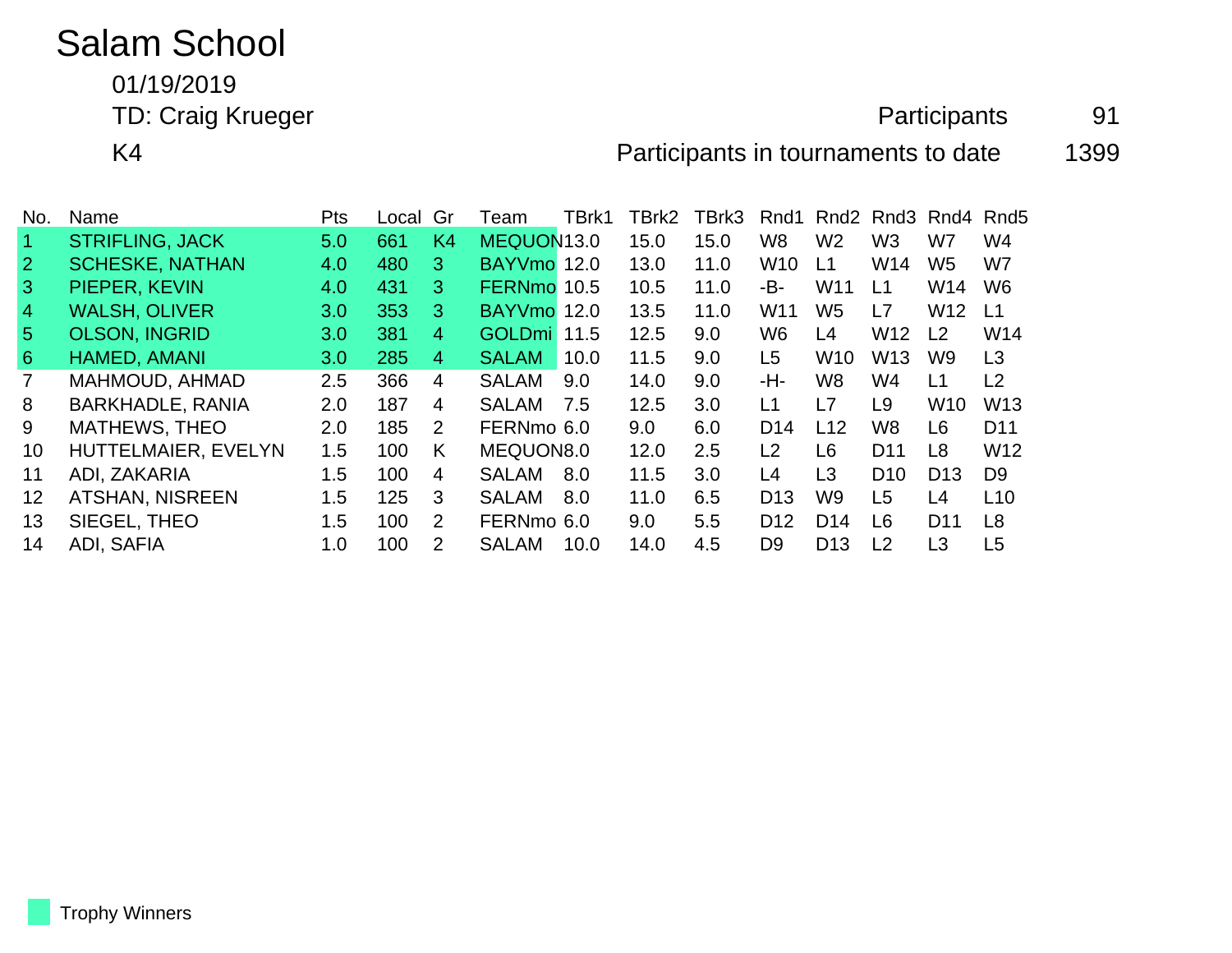#### K8 Individual Standings

| No.            | Name                    | Pts | Local | Gr             | Team          | TBrk1 | TBrk2 | TBrk3 | Rnd1            | Rnd <sub>2</sub> | Rnd3 Rnd4       |                 | Rnd <sub>5</sub> |
|----------------|-------------------------|-----|-------|----------------|---------------|-------|-------|-------|-----------------|------------------|-----------------|-----------------|------------------|
| $\overline{1}$ | <b>WESLEY, HAYDEN</b>   | 5.0 | 907   | 5              | <b>GOLDmi</b> | 11.5  | 13.5  | 15.0  | W <sub>20</sub> | W14              | W <sub>19</sub> | W <sub>9</sub>  | W7               |
| $\overline{2}$ | LORENZ, ALEXANDER       | 4.5 | 899   | $\overline{7}$ | <b>GOLDmi</b> | 13.0  | 15.0  | 13.0  | W22             | D7               | W12             | W <sub>8</sub>  | W <sub>4</sub>   |
| 3              | <b>JIMENEZ, RUBEN</b>   | 4.0 | 816   | 6              | GOLDmi 13.5   |       | 14.5  | 13.0  | W29             | W <sub>6</sub>   | W13             | L4              | W12              |
| $\overline{4}$ | <b>BAKALINSKY, ZACH</b> | 4.0 | 778   | 3              | DONGme 13.5   |       | 13.5  | 13.0  | -B-             | W <sub>20</sub>  | W <sub>10</sub> | W <sub>3</sub>  | L2               |
| $\sqrt{5}$     | HAMED, AMIR             | 4.0 | 710   | 6              | <b>SALAM</b>  | 10.5  | 11.5  | 10.0  | L <sub>8</sub>  | W29              | W28             | W <sub>16</sub> | W <sub>10</sub>  |
| $\,6\,$        | DAVILA, LEO             | 4.0 | 739   | 8              | <b>UNITmi</b> | 10.0  | 10.0  | 11.0  | W34             | L3               | W32             | W19             | W <sub>9</sub>   |
| 7              | TIMOTHY, ETHAN          | 3.5 | 786   | 3              | <b>EVANmi</b> | 14.5  | 16.0  | 12.0  | W23             | D <sub>2</sub>   | W27             | W <sub>11</sub> | L1               |
| 8              | <b>SCHAEFER, MADDUX</b> | 3.0 | 747   | $\overline{7}$ | <b>BUTLmi</b> | 14.5  | 16.5  | 10.0  | W <sub>5</sub>  | W11              | L9              | L <sub>2</sub>  | W <sub>23</sub>  |
| 9              | <b>SU, GABRIEL</b>      | 3.0 | 749   | 8              | <b>SHORin</b> | 14.5  | 14.5  | 12.0  | W33             | <b>W18</b>       | W <sub>8</sub>  | L1              | L <sub>6</sub>   |
| 10             | <b>GANDRUD, MATTHEW</b> | 3.0 | 689   | 8              | <b>SHORin</b> | 12.5  | 13.5  | 11.0  | W30             | W22              | L4              | W <sub>13</sub> | L5               |
| 11             | <b>SCHESKE, BEN</b>     | 3.0 | 765   | 6              | <b>GOLDmi</b> | 12.0  | 13.5  | 9.0   | W18             | L8               | W <sub>15</sub> | L7              | W27              |
| 12             | <b>CORONADO, ALEXIS</b> | 3.0 | 569   | 6              | <b>UNITmi</b> | 11.5  | 12.5  | 11.0  | W32             | W31              | L2              | W21             | L3               |
| 13             | NOOR, MUSCAB            | 3.0 | 575   | $\overline{4}$ | <b>SALAM</b>  | 11.0  | 13.0  | 10.0  | W25             | W21              | L3              | L10             | W20              |
| 14             | <b>ARAGONES, JAMES</b>  | 3.0 | 731   | $\overline{2}$ | <b>PRAIKe</b> | 11.0  | 12.0  | 8.0   | W28             | L1               | L16             | W27             | W30              |
| 15             | ALVAREZ, HALEY          | 3.0 | 580   | 7              | <b>UNITmi</b> | 9.5   | 10.5  | 9.0   | D <sub>27</sub> | W26              | L11             | W31             | D <sub>18</sub>  |
| 16             | SILVERYRA, CLAUDIA      | 3.0 | 628   | 8              | <b>UNITmi</b> | 9.0   | 9.0   | 8.0   | -U-             | W33              | W14             | L5              | W19              |
| 17             | <b>BAHHUR, SAFA</b>     | 3.0 | 563   | 6              | <b>SALAM</b>  | 5.0   | 5.0   | 6.0   | -U-             | L28              | W29             | <b>W30</b>      | W21              |
| 18             | ABUBAKER, MAYSEM        | 2.5 | 659   | 5              | <b>SALAM</b>  | 8.0   | 11.0  | 5.5   | L11             | L <sub>9</sub>   | W33             | W24             | D <sub>15</sub>  |
| 19             | ATTA, JINEEN            | 2.0 | 467   | $\overline{7}$ | <b>SALAM</b>  | 9.5   | 14.5  | 9.0   | W24             | W34              | L1              | L <sub>6</sub>  | L16              |
| 20             | PEREZ, VICTORIO         | 2.0 | 549   | 4              | FERNmo 9.5    |       | 14.5  | 5.0   | L1              | L4               | W25             | W32             | L13              |
| 21             | <b>FRETWELL, MELIA</b>  | 2.0 | 552   | 8              | <b>BUTLmi</b> | 8.0   | 11.5  | 8.0   | W31             | L13              | <b>W30</b>      | L12             | L17              |
| 22             | CORONADO, ANDREZ        | 2.0 | 600   | 8              | <b>UNITmi</b> | 6.0   | 10.5  | 3.0   | L2              | L10              | L24             | <b>W33</b>      | W32              |
| 23             | ATSHAN, YASMINE         | 2.0 | 519   | 6              | <b>SALAM</b>  | 5.5   | 9.0   | 5.0   | L7              | L27              | W34             | W28             | L8               |
| 24             | RUDOLPH, ETHAN          | 2.0 | 452   | 4              | FERNmo 5.0    |       | 7.5   | 4.0   | L19             | L30              | W22             | L18             | W34              |
| 25             | MIRANDA, DIEGO          | 2.0 | 446   |                | <b>UNITmi</b> | 4.0   | 7.0   | 3.0   | L13             | L32              | L20             | W34             | W31              |
| 26             | <b>BAHHUR, OLA</b>      | 2.0 | 520   | 5              | <b>SALAM</b>  | 3.0   | 6.0   | 3.0   | -U-             | L15              | L31             | W29             | W28              |
| 27             | <b>BALA, VARNIKA</b>    | 1.5 | 472   | 3              | <b>GLENso</b> | 11.0  | 14.5  | 6.5   | D <sub>15</sub> | W23              | L7              | L14             | L11              |
| 28             | <b>CRUZ, MARTIN</b>     | 1.0 | 375   | $\overline{7}$ | <b>UNITmi</b> | 11.0  | 15.0  | 4.0   | L14             | W17              | L5              | L23             | L26              |
| 29             | <b>ACOSTA, ISAIAH</b>   | 1.0 | 544   | 6              | <b>UNITmi</b> | 10.0  | 14.0  | 1.0   | L3              | L <sub>5</sub>   | L17             | L26             | W33              |
| 30             | <b>VELAZQUEZ, JOSUE</b> | 1.0 | 372   | 8              | <b>UNITmi</b> | 10.0  | 13.5  | 4.0   | L10             | W24              | L21             | L17             | L14              |
| 31             | MEYER, CALLUM           | 1.0 | 588   | 5              | FERNmo 9.5    |       | 12.5  | 3.0   | L21             | L12              | W26             | L15             | L25              |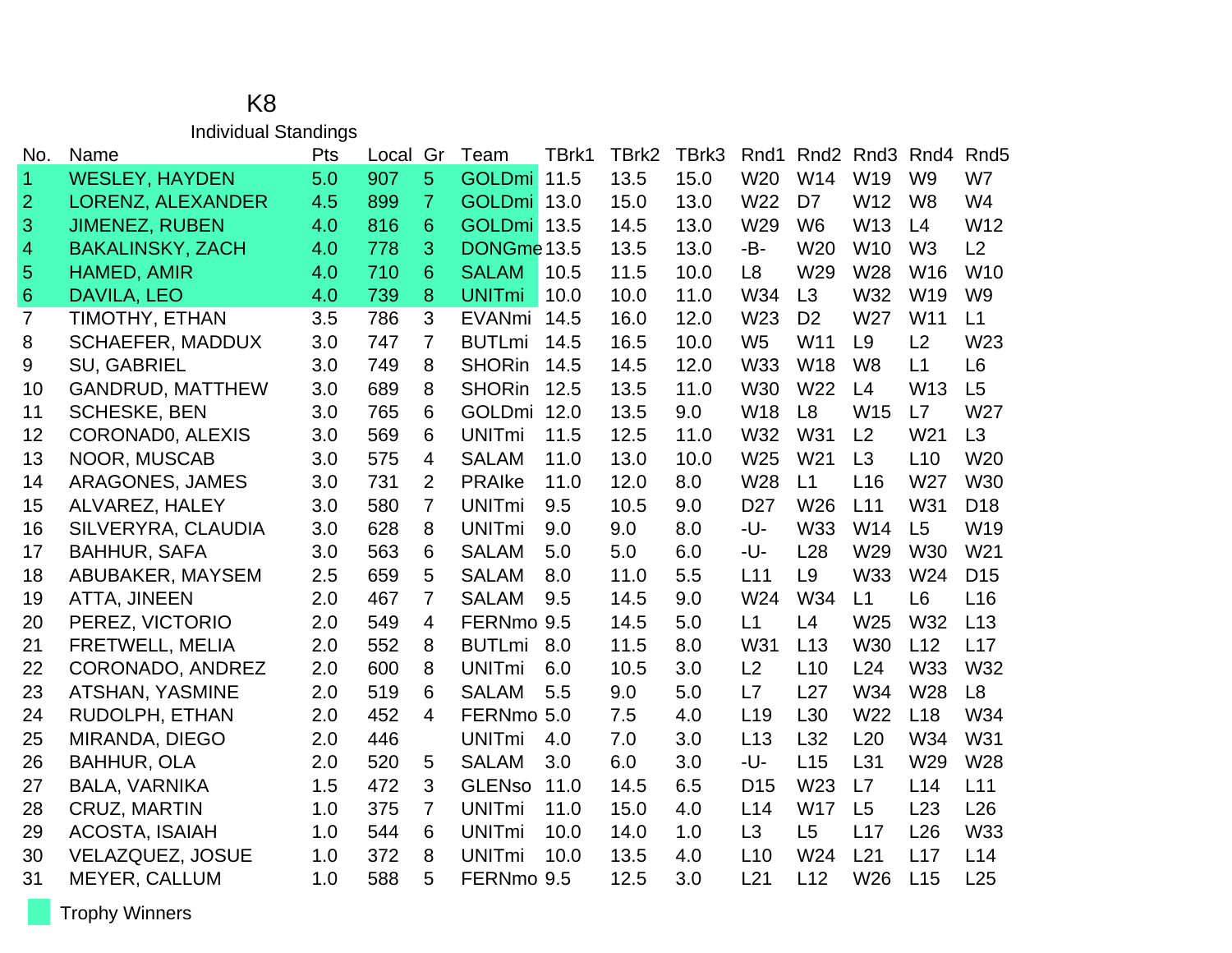| 32 AHMAD, KAIS       |  | 1.0 413 6 SALAM 9.0 13.0 4.0 L12 W25 L6 L20 L22  |  |  |  |  |
|----------------------|--|--------------------------------------------------|--|--|--|--|
| 33 HURLEBAUS, ADRIAN |  | 0.0 332 3 GOLDmi 8.5 12.0 0.0 L9 L16 L18 L22 L29 |  |  |  |  |
| 34 NEEB, NOAH        |  | 0.0 526 3 GOLDmi 8.0 12.0 0.0 L6 L19 L23 L25 L24 |  |  |  |  |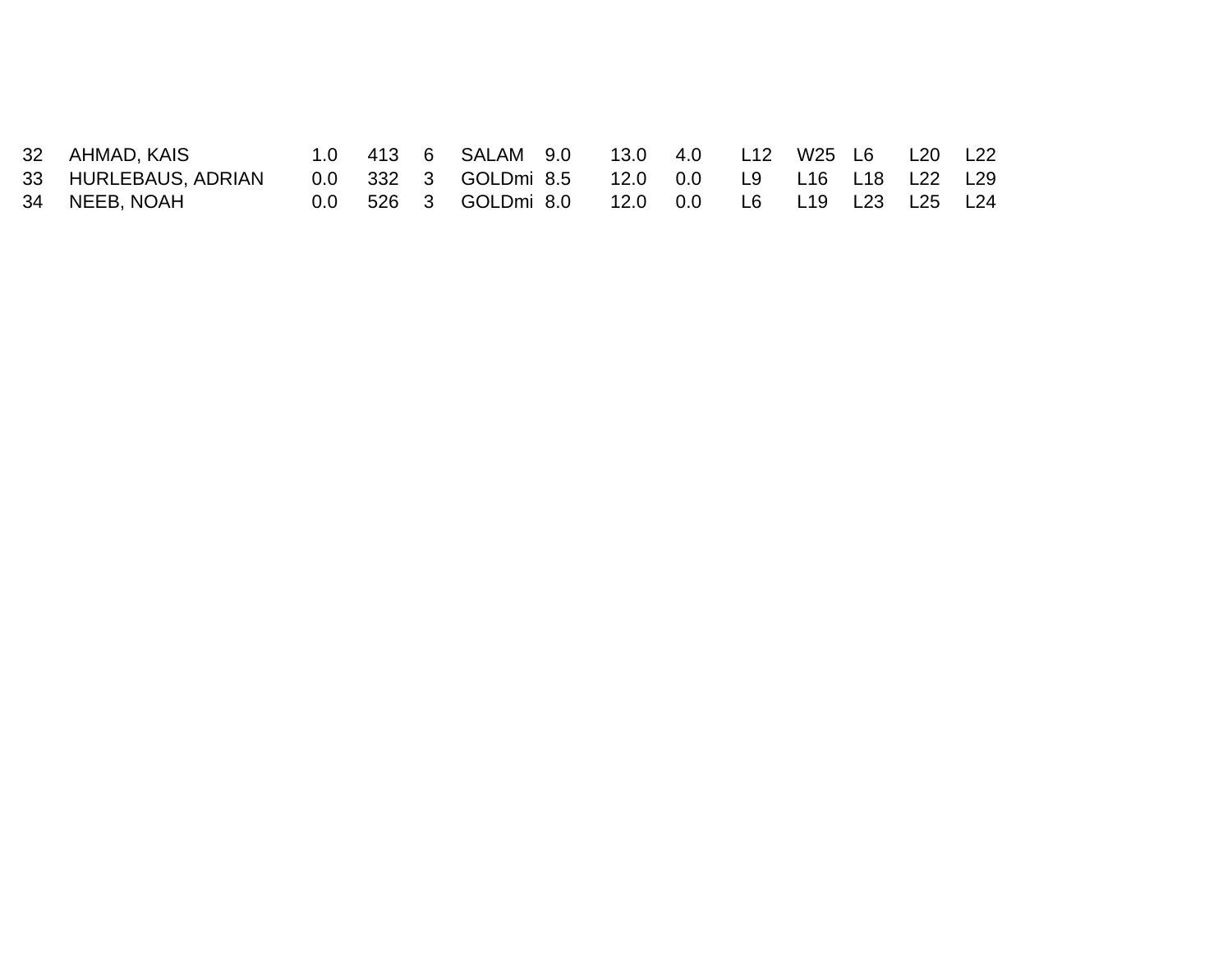#### K12 Individual Standings

| No.            | Name                      | Pts | Local | Gr             | Team          | TBrk1 | TBrk2 | TBrk3 | Rnd1            | Rnd <sub>2</sub> |                 | Rnd <sub>3</sub> Rnd <sub>4</sub> | Rnd <sub>5</sub> |
|----------------|---------------------------|-----|-------|----------------|---------------|-------|-------|-------|-----------------|------------------|-----------------|-----------------------------------|------------------|
| 1              | <b>WEBER, MADDIE</b>      | 5.0 | 1611  | 9              | MEQUON14.0    |       | 16.0  | 15.0  | W23             | W <sub>4</sub>   | W11             | W <sub>10</sub>                   | W <sub>5</sub>   |
| $\overline{2}$ | <b>MARTINEZ, GUSTAVO</b>  | 4.0 | 1292  | 8              | <b>UNITmi</b> | 14.5  | 16.5  | 13.0  | W24             | W7               | W <sub>3</sub>  | L <sub>8</sub>                    | W11              |
| 3              | <b>NEEB, WILL JR</b>      | 4.0 | 1317  | 8              | GOLDmi 14.0   |       | 16.0  | 12.0  | W12             | W <sub>6</sub>   | L2              | W26                               | W15              |
| 4              | <b>NAJEEB, HADI</b>       | 4.0 | 1338  | 11             | <b>USM</b>    | 14.0  | 15.5  | 11.0  | W34             | L1               | W <sub>21</sub> | W13                               | W <sub>8</sub>   |
| 5              | <b>HURLEBAUS, JOAQUIN</b> | 4.0 | 1346  | 8              | GOLDmi 12.0   |       | 13.5  | 14.0  | W33             | W29              | W30             | W12                               | L1               |
| $\,6\,$        | <b>EMANUELSON, ETHAN</b>  | 4.0 | 1224  | 8              | <b>SHORin</b> | 12.0  | 13.5  | 11.0  | <b>W35</b>      | L3               | W27             | W16                               | W <sub>10</sub>  |
| $\overline{7}$ | <b>KRAEMER, JOHNATHAN</b> | 4.0 | 1432  | 10             | PIUSwa        | 11.5  | 12.5  | 11.0  | <b>W37</b>      | L <sub>2</sub>   | <b>W38</b>      | W23                               | W14              |
| $\,8\,$        | AYALA-AGUILLON, KENJI     | 4.0 | 960   | 8              | <b>BUTLmi</b> | 10.0  | 10.0  | 13.0  | -B-             | W41              | <b>W33</b>      | W <sub>2</sub>                    | L4               |
| 9              | MBIDA, ABEL               | 3.5 | 946   | 8              | GOLDmi 8.0    |       | 9.5   | 8.5   | D <sub>21</sub> | L25              | <b>W35</b>      | <b>W33</b>                        | W23              |
| 10             | <b>MORALES, RAFAEL</b>    | 3.0 | 1263  | $\overline{7}$ | <b>UNITmi</b> | 15.0  | 18.0  | 12.0  | W13             | W15              | W16             | L1                                | L6               |
| 11             | <b>COBBINS, MALIK</b>     | 3.0 | 1250  | 10             | EVANmi 15.0   |       | 17.0  | 11.0  | W26             | W14              | L1              | <b>W17</b>                        | L2               |
| 12             | <b>HARDY-WRIGHT, K</b>    | 3.0 | 1025  | 10             | ARTSmi 13.5   |       | 14.5  | 8.0   | L3              | W19              | W39             | L5                                | W21              |
| 13             | <b>GRASKAMP, SPENCER</b>  | 3.0 | 1041  | 4              | MEQUON12.5    |       | 14.5  | 8.0   | L10             | W20              | W18             | L4                                | W25              |
| 14             | <b>CHEN, ALEXANDER</b>    | 3.0 | 1202  | 6              | MEQUON12.0    |       | 14.0  | 10.0  | <b>W17</b>      | L11              | W25             | W24                               | L7               |
| 15             | LABONTE, JACOB            | 3.0 | 1071  | 8              | EVANmi 11.5   |       | 12.5  | 10.0  | W40             | L10              | W <sub>20</sub> | W28                               | L3               |
| 16             | PINA-MARTINEZ, UBALDO     | 3.0 | 1095  |                | ARTSmi 11.0   |       | 12.5  | 10.0  | W30             | W42              | L10             | L <sub>6</sub>                    | W29              |
| 17             | NEEB, EMMA                | 3.0 | 1008  | $\overline{7}$ | GOLDmi 10.0   |       | 12.0  | 8.0   | L14             | W28              | W29             | L11                               | <b>W30</b>       |
| 18             | LAW, KIEN                 | 3.0 | 860   | 8              | GOLDmi 9.0    |       | 10.0  | 7.0   | L39             | W31              | L13             | W27                               | W24              |
| 19             | LABONTE, NOAH             | 3.0 | 893   | 11             | EVANmi 8.0    |       | 9.0   | 8.0   | <b>W38</b>      | L12              | L24             | W40                               | W26              |
| 20             | HILDEMAN, JONAH           | 2.5 | 876   | 5              | GOLDmi 8.0    |       | 13.0  | 7.0   | W25             | L13              | L15             | D <sub>22</sub>                   | W28              |
| 21             | <b>KHLEIFAT, MALIK</b>    | 2.5 | 798   | 11             | OAKChs 7.5    |       | 12.5  | 8.5   | D <sub>9</sub>  | W40              | L4              | <b>W38</b>                        | L12              |
| 22             | <b>SALOUS, BILAL</b>      | 2.5 | 928   | 12             | <b>FRANfr</b> | 5.5   | 8.0   | 6.0   | -U-             | W32              | L23             | D <sub>20</sub>                   | W34              |
| 23             | <b>GULBRONSON, ZAHNI</b>  | 2.0 | 1025  | 8              | <b>SHORin</b> | 12.5  | 17.5  | 7.0   | L1              | W27              | W22             | L7                                | L <sub>9</sub>   |
| 24             | ATTA, AMEEN               | 2.0 | 928   | 11             | <b>SALAM</b>  | 10.5  | 14.5  | 7.0   | L2              | W35              | W19             | L14                               | L18              |
| 25             | MAYORGA, JAYDEN           | 2.0 | 910   | 8              | <b>UNITmi</b> | 10.5  | 14.0  | 6.0   | L20             | W <sub>9</sub>   | L14             | W32                               | L13              |
| 26             | COUTURE, GUSTAVO          | 2.0 | 969   | 6              | FERNmo 9.0    |       | 13.0  | 7.0   | L11             | W39              | W31             | L3                                | L <sub>19</sub>  |
| 27             | <b>VALDES, MOISES</b>     | 2.0 | 862   | 8              | <b>UNITmi</b> | 8.5   | 12.5  | 6.0   | W32             | L23              | L6              | L18                               | <b>W42</b>       |
| 28             | ABUBAKER, BISSAN          | 2.0 | 695   | 12             | <b>SALAM</b>  | 8.5   | 11.5  | 8.0   | <b>W36</b>      | L17              | W34             | L15                               | L20              |
| 29             | <b>HUTTELMAIER, ALEX</b>  | 2.0 | 838   | $\overline{2}$ | MEQUON8.0     |       | 12.0  | 7.0   | W43             | L5               | L17             | W31                               | L16              |
| 30             | CHEN, CHLOE               | 2.0 | 846   | 4              | MEQUON7.5     |       | 11.5  | 6.0   | L16             | W43              | L5              | <b>W36</b>                        | L17              |
| 31             | RIVERA, IVAN              | 2.0 | 805   | 6              | EVANmi 5.5    |       | 8.5   | 6.0   | W41             | L18              | L26             | L <sub>29</sub>                   | W40              |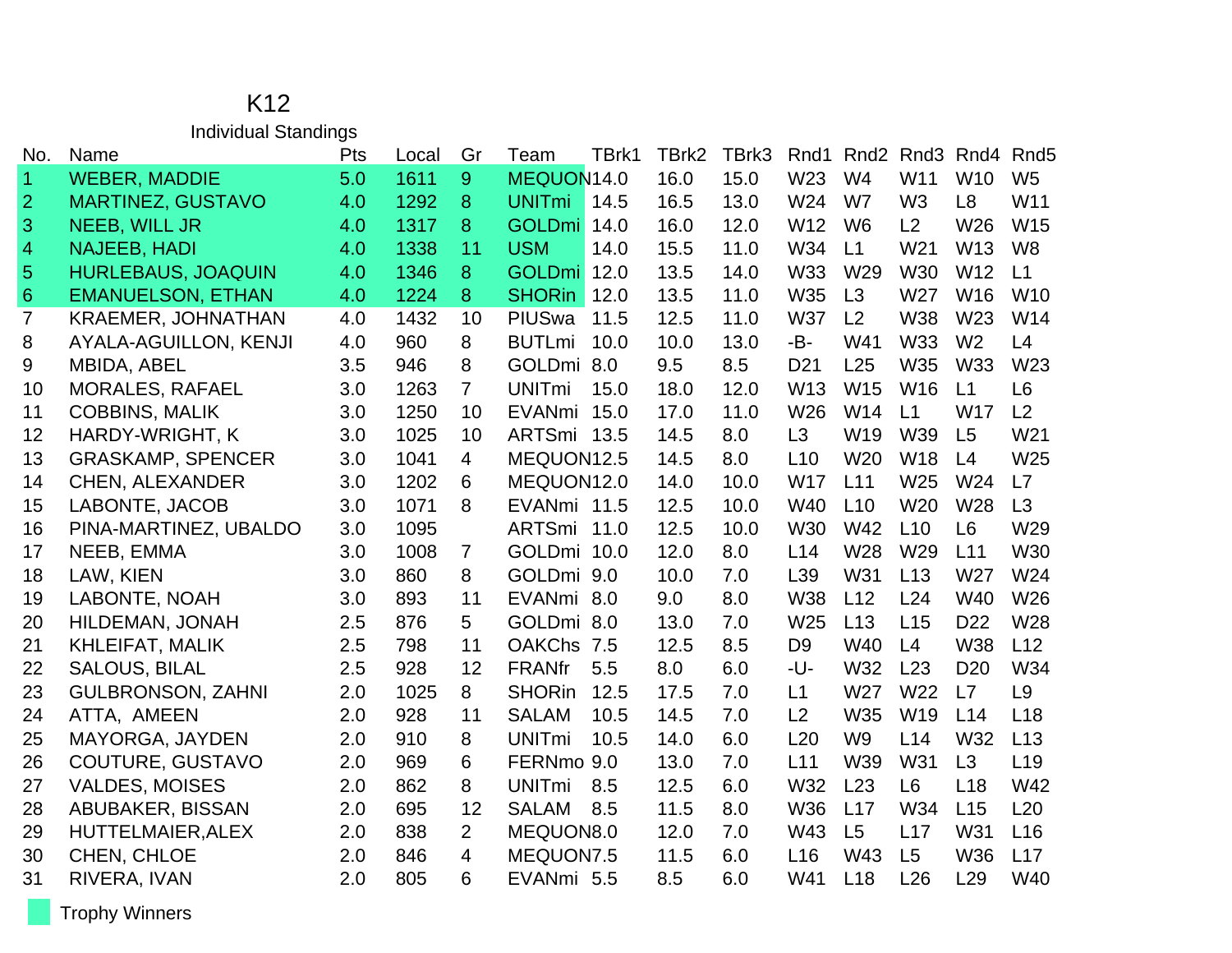| 32 | <b>BILBREW, JAYDEN</b>  | 2.0 | 772  | 9  | EVANmi 5.0    |       | 8.0  | 4.0 | L27             | L22             | W43 | L <sub>25</sub> | W38              |
|----|-------------------------|-----|------|----|---------------|-------|------|-----|-----------------|-----------------|-----|-----------------|------------------|
| 33 | KALAPALA, SRIKAR        | 1.5 | 799  | 6  | <b>SHORin</b> | 9.5   | 13.5 | 3.0 | L <sub>5</sub>  | D <sub>34</sub> | L8  | L <sub>9</sub>  | W39              |
| 34 | SMITH, CHAYTON          | 1.5 | 938  | 6  | GOLDmi 7.5    |       | 11.5 | 4.0 | L4              | D <sub>33</sub> | L28 | W39             | L22              |
| 35 | <b>MORALES, ANTONIO</b> | 1.5 | 853  | 7  | UNITmi        | - 7.5 | 11.5 | 2.5 | L6              | L24             | L9  | W41             | D <sub>36</sub>  |
| 36 | D'OLHAVERRIAGUE, LUIS   | 1.5 | 677  | 8  | GOLDmi 6.0    |       | 8.0  | 3.5 | L28             | L38             | W42 | L <sub>30</sub> | D <sub>35</sub>  |
| 37 | ABUBAKER, SANA          | 1.5 | 1013 | 8  | <b>SALAM</b>  | 0.0   | 4.0  | 2.0 | L7              | -U-             | -H- | -U-             | W43              |
| 38 | VARELA, JAIRO           | 1.0 | 817  | 8  | UNITmi        | 9.0   | 13.0 | 4.0 | L19             | W36             | L7  | l 21            | L32              |
| 39 | ALI, OMAR HABEEB        | 1.0 | 590  | 9  | <b>SALAM</b>  | 8.0   | 11.0 | 5.0 | W <sub>18</sub> | L26             | L12 | L34             | L <sub>33</sub>  |
| 40 | HARPER, TYRONE          | 1.0 | 816  | 11 | GOLDmi 8.0    |       | 11.0 | 3.0 | L15             | L21             | W41 | L19             | L31              |
| 41 | <b>WEISSER, ADEN</b>    | 1.0 | 312  | 9  | ARTSmi 4.5    |       | 8.0  | 0.0 | L31             | L8              | L40 | L35             | -B-              |
| 42 | <b>SALOUS, SALAM</b>    | 1.0 | 860  | 11 | <b>FRANfr</b> | 3.5   | 6.5  | 2.0 | -U-             | L <sub>16</sub> | L36 | W43             | l 27             |
| 43 | HARPER, TY              | 0.0 | 766  | 7  | GOLDmi 7.5    |       | 10.0 | 0.0 | l 29            | L30             | L32 | L42             | L <sub>3</sub> 7 |
|    |                         |     |      |    |               |       |      |     |                 |                 |     |                 |                  |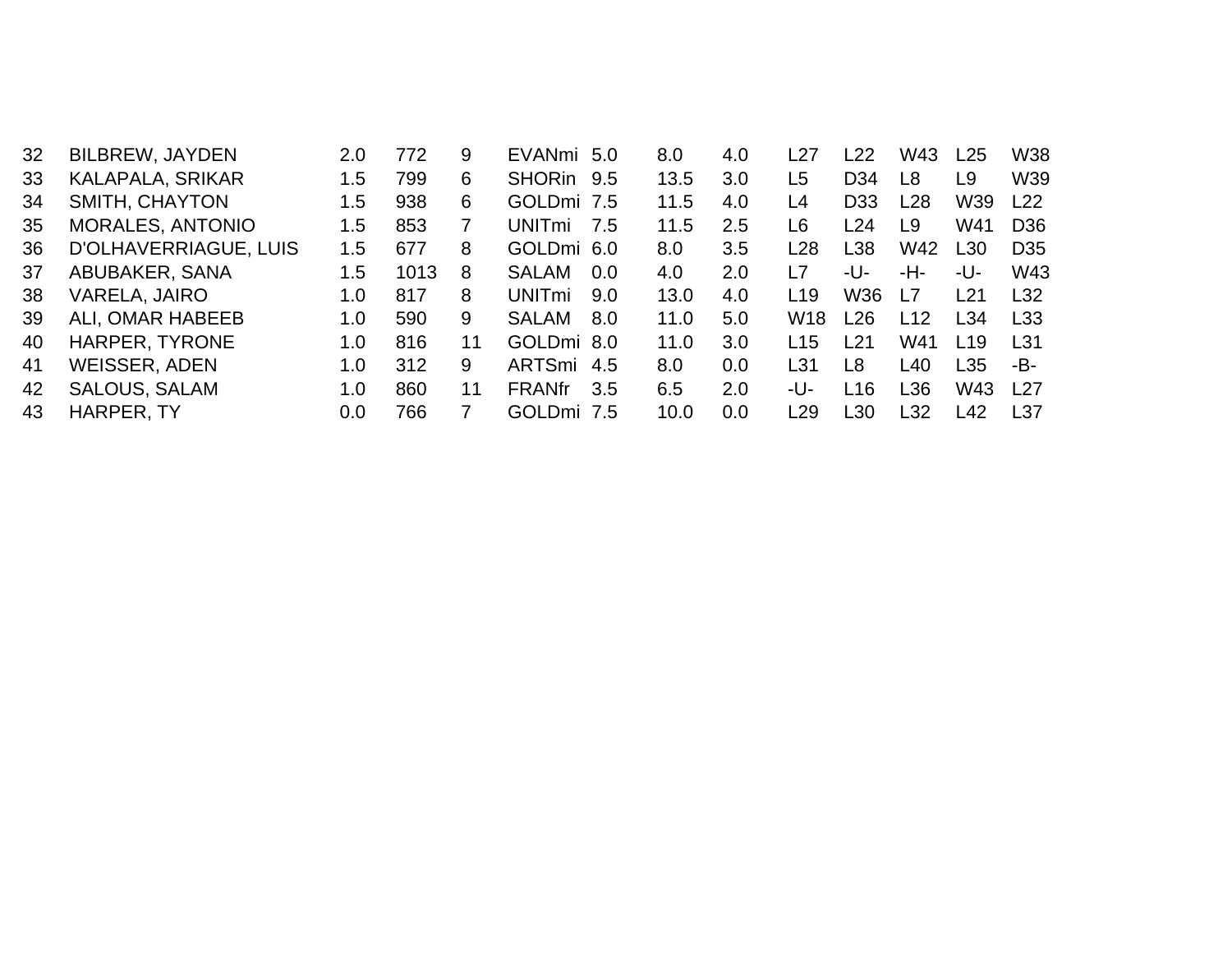## K4

Team Standings

| <b>PIc</b>   | Name (Players: Top 4 used)          | Score | Solk | Cum  | CumOp | SBx2 |
|--------------|-------------------------------------|-------|------|------|-------|------|
| $\mathbf{1}$ | SALAM SCHOOL MILWAUKEE, MILWAUK (6) | 9.0   | 49.5 | 24.0 | 148.0 | 31.0 |
|              | HAMED, AMANI (3.0,285)              |       |      |      |       |      |
|              | MAHMOUD, AHMAD (2.5,366)            |       |      |      |       |      |
|              | BARKHADLE, RANIA (2.0,187)          |       |      |      |       |      |
|              | ADI, ZAKARIA (1.5,100)              |       |      |      |       |      |
| 2            | FERNWOOD MONTESORI, BAYVIEW (3)     | 7.5   | 28.5 | 22.5 | 83.5  | 21.5 |
|              | PIEPER, KEVIN (4.0,431)             |       |      |      |       |      |
|              | MATHEWS, THEO (2.0,185)             |       |      |      |       |      |
|              | SIEGEL, THEO (1.5,100)              |       |      |      |       |      |
| 3            | <b>BAY VIEW MONTESSORI (2)</b>      | 7.0   | 26.5 | 22.0 | 82.5  | 28.0 |
|              | SCHESKE, NATHAN (4.0,480)           |       |      |      |       |      |
|              | <b>WALSH, OLIVER (3.0,353)</b>      |       |      |      |       |      |
| 4            | MEQUON SCHOLASTIC CHESS CLUBS, (2)  | 6.5   | 27.0 | 17.5 | 77.5  | 34.5 |
|              | STRIFLING, JACK (5.0,661)           |       |      |      |       |      |
|              | HUTTELMAIER, EVELYN (1.5,100)       |       |      |      |       |      |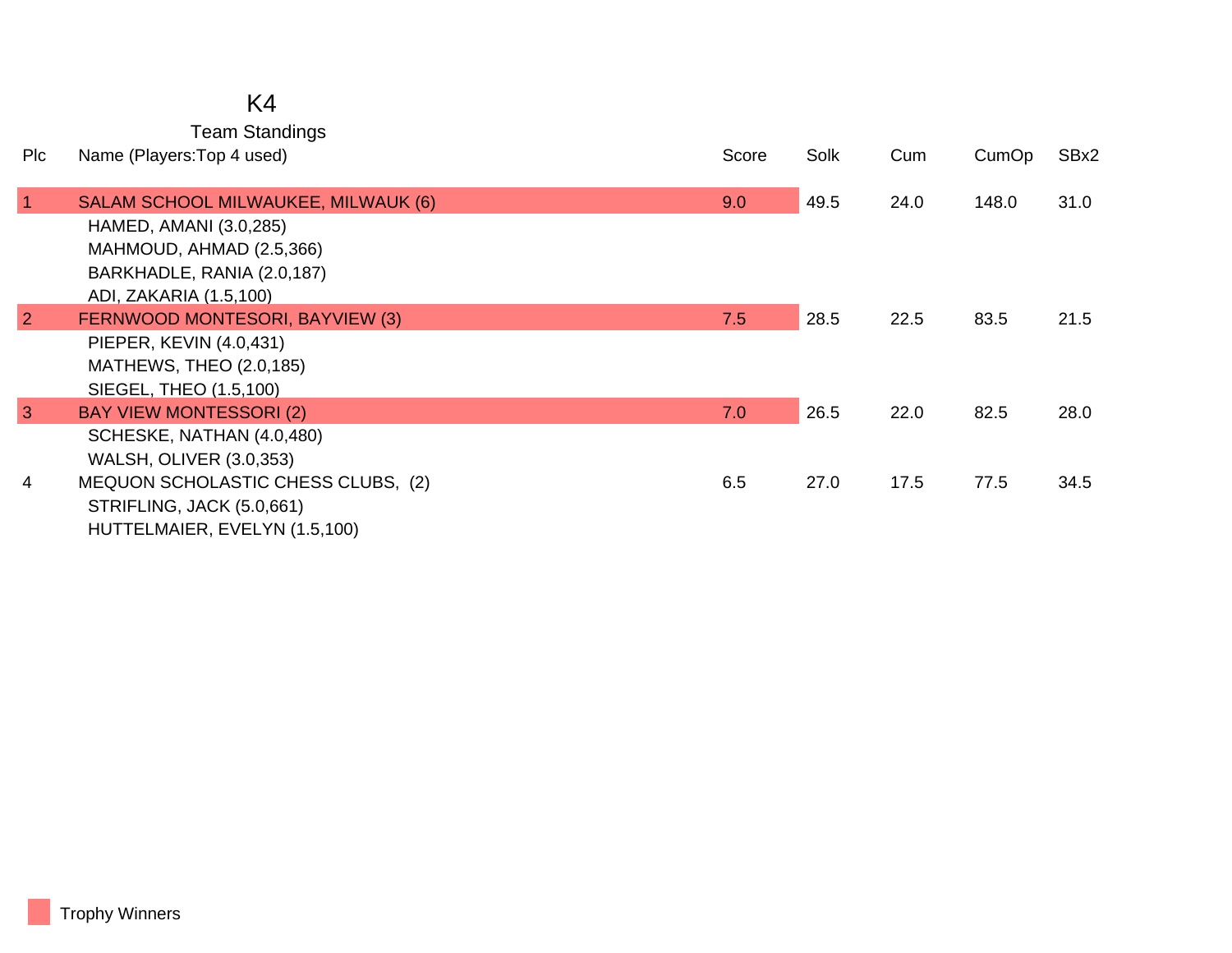Team Standings

| Plc             | Name (Players: Top 4 used)                                          | Score | Solk | Cum  | CumOp | SBx2 |
|-----------------|---------------------------------------------------------------------|-------|------|------|-------|------|
| $\vert$ 1       | <b>GOLDA MEIR ELEMENTARY SCHOOL, M (6)</b>                          | 16.5  | 56.5 | 50.0 | 184.0 | 89.5 |
|                 | WESLEY, HAYDEN (5.0,907)                                            |       |      |      |       |      |
|                 | LORENZ, ALEXANDER (4.5,899)                                         |       |      |      |       |      |
|                 | <b>JIMENEZ, RUBEN (4.0,816)</b>                                     |       |      |      |       |      |
|                 | <b>SCHESKE, BEN (3.0,765)</b>                                       |       |      |      |       |      |
| $\overline{2}$  | UNITED COMMUNITY CENTER (9)                                         | 13.0  | 42.0 | 39.0 | 133.0 | 41.0 |
|                 | DAVILA, LEO (4.0,739)                                               |       |      |      |       |      |
|                 | CORONADO, ALEXIS (3.0,569)                                          |       |      |      |       |      |
|                 | ALVAREZ, HALEY (3.0,580)                                            |       |      |      |       |      |
|                 | SILVERYRA, CLAUDIA (3.0,628)                                        |       |      |      |       |      |
| $\overline{3}$  | <b>SALAM SCHOOL MILWAUKEE, MILWAUK (8)</b><br>HAMED, AMIR (4.0,710) | 12.5  | 40.5 | 31.5 | 125.0 | 44.0 |
|                 | NOOR, MUSCAB (3.0,575)                                              |       |      |      |       |      |
|                 | BAHHUR, SAFA (3.0,563)                                              |       |      |      |       |      |
|                 | ABUBAKER, MAYSEM (2.5,659)                                          |       |      |      |       |      |
| 4               | Shorewood Intermediate School (2)                                   | 6.0   | 28.0 | 23.0 | 81.5  | 23.0 |
|                 | SU, GABRIEL (3.0,749)                                               |       |      |      |       |      |
|                 | GANDRUD, MATTHEW (3.0,689)                                          |       |      |      |       |      |
| $5\phantom{.0}$ | FERNWOOD MONTESORI, BAYVIEW (3)                                     | 5.0   | 34.5 | 12.0 | 100.5 | 15.0 |
|                 | PEREZ, VICTORIO (2.0,549)                                           |       |      |      |       |      |
|                 | RUDOLPH, ETHAN (2.0,452)                                            |       |      |      |       |      |
|                 | MEYER, CALLUM (1.0,588)                                             |       |      |      |       |      |
| 6               | BUTLER MIDDLE SCHOOL, WAUKESHA (2)                                  | 5.0   | 28.0 | 18.0 | 83.0  | 22.0 |
|                 | SCHAEFER, MADDUX (3.0,747)                                          |       |      |      |       |      |
|                 | FRETWELL, MELIA (2.0,552)                                           |       |      |      |       |      |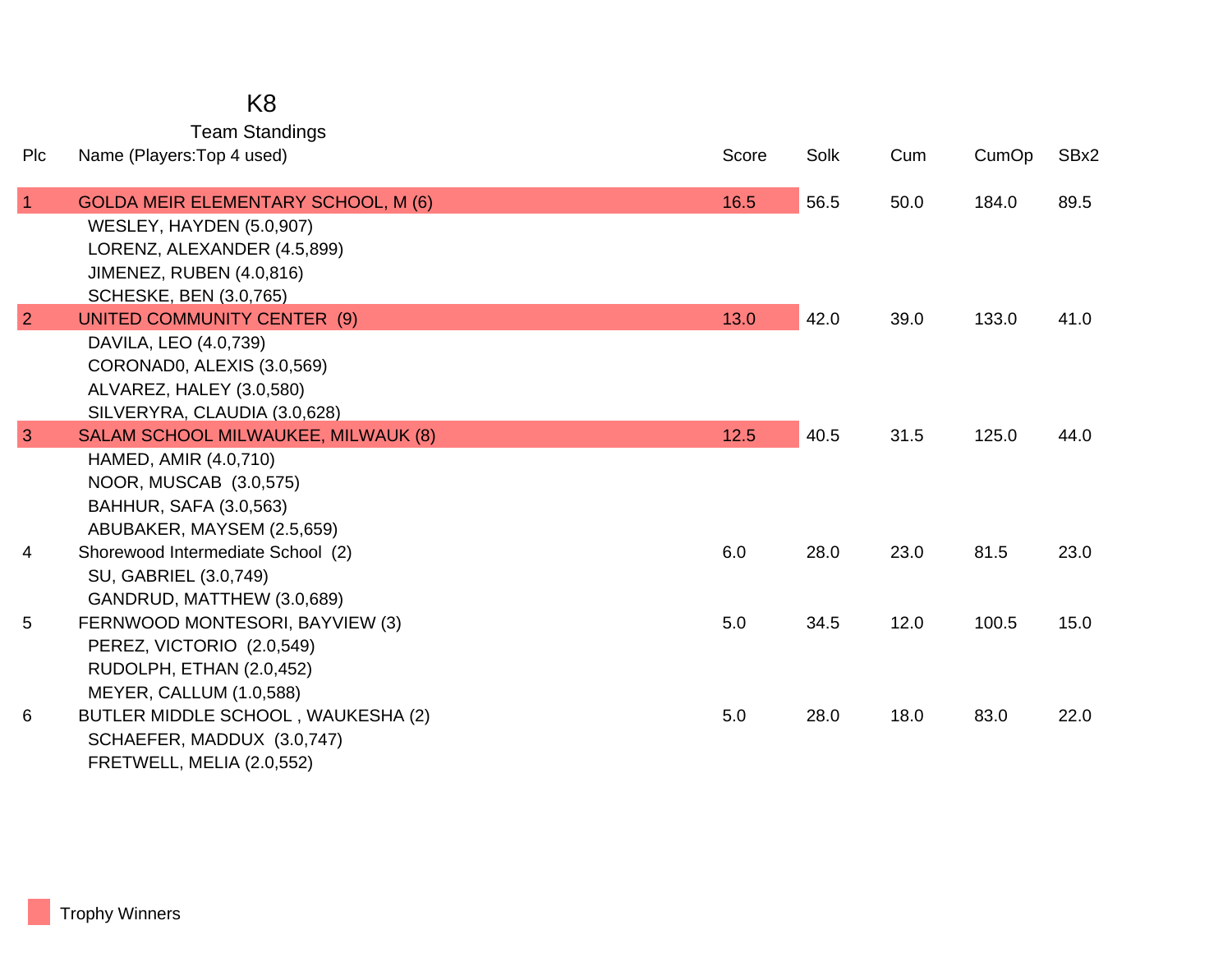### K12

Team Standings

| Plc            | Name (Players: Top 4 used)                | Score | Solk | Cum  | CumOp | SBx2 |
|----------------|-------------------------------------------|-------|------|------|-------|------|
| $\overline{1}$ | GOLDA MEIR ELEMENTARY SCHOOL, M (10)      | 14.5  | 51.0 | 42.5 | 157.0 | 65.5 |
|                | NEEB, WILL JR (4.0,1317)                  |       |      |      |       |      |
|                | HURLEBAUS, JOAQUIN (4.0,1346)             |       |      |      |       |      |
|                | MBIDA, ABEL (3.5,946)                     |       |      |      |       |      |
|                | NEEB, EMMA (3.0,1008)                     |       |      |      |       |      |
| $\overline{2}$ | <b>MEQUON SCHOLASTIC CHESS CLUBS, (5)</b> | 13.0  | 56.5 | 40.0 | 179.0 | 65.0 |
|                | <b>WEBER, MADDIE (5.0,1611)</b>           |       |      |      |       |      |
|                | GRASKAMP, SPENCER (3.0,1041)              |       |      |      |       |      |
|                | CHEN, ALEXANDER (3.0,1202)                |       |      |      |       |      |
|                | HUTTELMAIER, ALEX (2.0,838)               |       |      |      |       |      |
| $\overline{3}$ | <b>UNITED COMMUNITY CENTER (6)</b>        | 11.0  | 61.0 | 37.0 | 176.5 | 62.0 |
|                | MARTINEZ, GUSTAVO (4.0,1292)              |       |      |      |       |      |
|                | MORALES, RAFAEL (3.0,1263)                |       |      |      |       |      |
|                | MAYORGA, JAYDEN (2.0,910)                 |       |      |      |       |      |
|                | VALDES, MOISES (2.0,862)                  |       |      |      |       |      |
| 4              | Evangel Assembly of God Chess C (5)       | 11.0  | 47.0 | 35.0 | 148.0 | 38.0 |
|                | <b>COBBINS, MALIK (3.0,1250)</b>          |       |      |      |       |      |
|                | LABONTE, JACOB (3.0,1071)                 |       |      |      |       |      |
|                | LABONTE, NOAH (3.0,893)                   |       |      |      |       |      |
|                | RIVERA, IVAN (2.0,805)                    |       |      |      |       |      |
| 5              | Shorewood Intermediate School (3)         | 7.5   | 44.5 | 21.0 | 133.5 | 32.5 |
|                | EMANUELSON, ETHAN (4.0,1224)              |       |      |      |       |      |
|                | GULBRONSON, ZAHNI (2.0,1025)              |       |      |      |       |      |
|                | KALAPALA, SRIKAR (1.5,799)                |       |      |      |       |      |
| 6              | Milwaukee School of the Arts (3)          | 7.0   | 35.0 | 18.0 | 110.0 | 24.0 |
|                | HARDY-WRIGHT, K (3.0,1025)                |       |      |      |       |      |
|                | PINA-MARTINEZ, UBALDO (3.0,1095)          |       |      |      |       |      |
|                | <b>WEISSER, ADEN (1.0,312)</b>            |       |      |      |       |      |
| $\overline{7}$ | SALAM SCHOOL MILWAUKEE, MILWAUK (4)       | 6.5   | 41.0 | 22.0 | 113.0 | 21.0 |
|                | ATTA, AMEEN (2.0,928)                     |       |      |      |       |      |